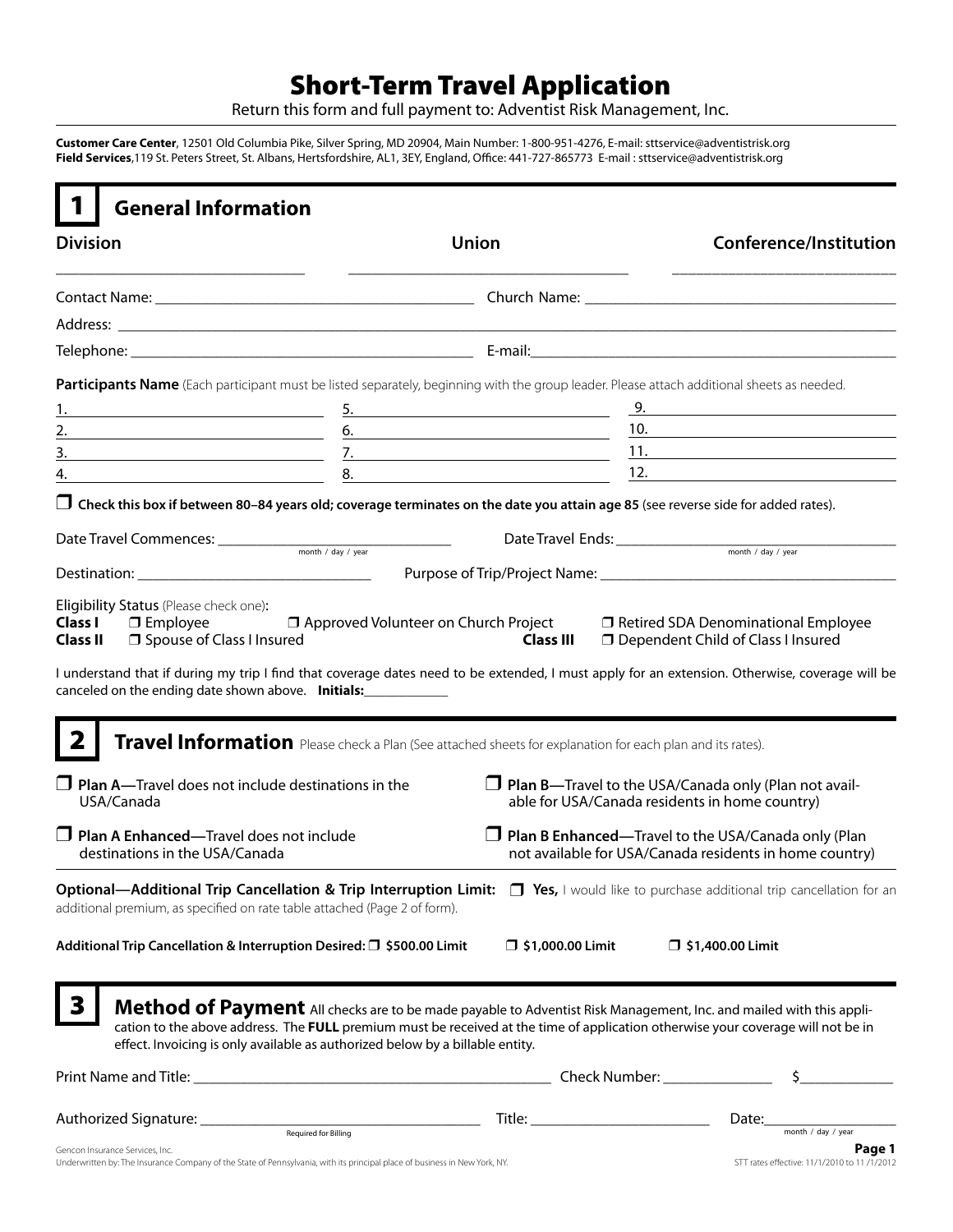## 4 **Rates—Base Plan**

|                          | <b>PLAN A Rates</b>                  | <b>PLAN B Rates</b>            | <b>PLANA</b><br><b>Enhanced Rates</b> | <b>PLANB</b><br><b>Enhanced Rates</b> | Ages 80-84**       | Ages 80-84**            |
|--------------------------|--------------------------------------|--------------------------------|---------------------------------------|---------------------------------------|--------------------|-------------------------|
|                          | Travel Excluding<br>USA/CANADA       | Travel Including<br>USA/CANADA | Travel Excluding<br>USA/CANADA        | Travel Including<br>USA/CANADA        | PLANS A & B        | PLANS A & B<br>Fnhanced |
| $1-7$ days<br>(1 week)   | \$12.91                              | \$24.73                        | \$53.11                               | \$61.09                               | Add \$1.27/per day | Add \$1.27/per day      |
| $1-14$ days<br>(2 weeks) | \$18.33                              | \$40.57                        | \$87.17                               | \$100.24                              | Add \$1.27/per day | Add \$1.27/per day      |
| $1-21$ days<br>(3 weeks) | \$22.30                              | \$49.27                        | \$105.81                              | \$121.68                              | Add \$1.27/per day | Add \$1.27/per day      |
| 22 to 180<br>days        | \$0.74<br>(see calculation<br>below) | \$1.37                         | \$2.32                                | \$2.50                                | Add \$1.27/per day | Add \$1.27/per day      |

\*\* Coverage is not available for those ages 85 and above. Ages 80–84 please add an additional \$1.27/per day to your base rate. For example: **If traveling for six (6) days using Plan A, the amount due is \$20.53 (\$12.91 + (6 x \$1.27)).**

\*\*\*Twenty-two (22) plus days are calculated based on 0.74 [Plan A]; 2.32 [Plan A Enhanced]; 1.37 [Plan B]; and 2.50 [Plan B Enhanced] per day plus the base rate for twenty one (21) days.

Calculation: **Plan A** – Cost for 30 days:  $(.74 \times (9 \text{ days over } 21)) + 22.30 = $28.96$  **Plan B** – Cost for 30 days: (1.37 x (9 days over 21)) + 49.27 = \$61.60 **Plan A Enhanced** – Cost for 30 days: (2.32 x (9 days over 21)) + 105.81 = \$126.69 **Plan B Enhanced** – Cost for 30 days: (2.50 x (9 days over 21)) + 121.68 = \$144.18

#### **REFUNDS AND APPLICATION CHANGES**

For each application submitted, a transaction fee of \$20 is charged. Once an application has been submitted and a payment choice has been made, it cannot be altered or refunded.

Refunds are limited and are subject to the following terms.

Premium is considered fully earned and is not refundable for any Term of Insurance issued for 21 days or less. There is a Minimum Premium for up to 21 days of travel. Refunds for mid-term cancellations over the initial 21 days are refundable if the amount is in excess of \$25.00 and will be calculated using the 180 day travel factor.

Please contact our Customer Care office for a refund request.

## 5 **Rates—Optional Plans**

### **Additional Trip Cancellation & Interruption Rates:**

| <b>Additional Limits Available</b> | \$500 limit | \$1,000 limit | \$1,400 limit |
|------------------------------------|-------------|---------------|---------------|
| Rate for each option               | \$56.23     | \$112.10      | \$156.70      |

### **Payment Calculation:**

| -----                                    |                                                                  |
|------------------------------------------|------------------------------------------------------------------|
| <b>Total Due to ARM</b>                  | (This is the amount to be sent along with your application)<br>= |
| Processing Fee (\$20.00 Per Application) |                                                                  |
| II. Additional Trip Cancellation         |                                                                  |
| I. Base Travel Plan Premium              |                                                                  |

The **FULL** premium must be received at the time of application otherwise your coverage will not be in effect. Please make checks payable to Adventist Risk Management, Inc.